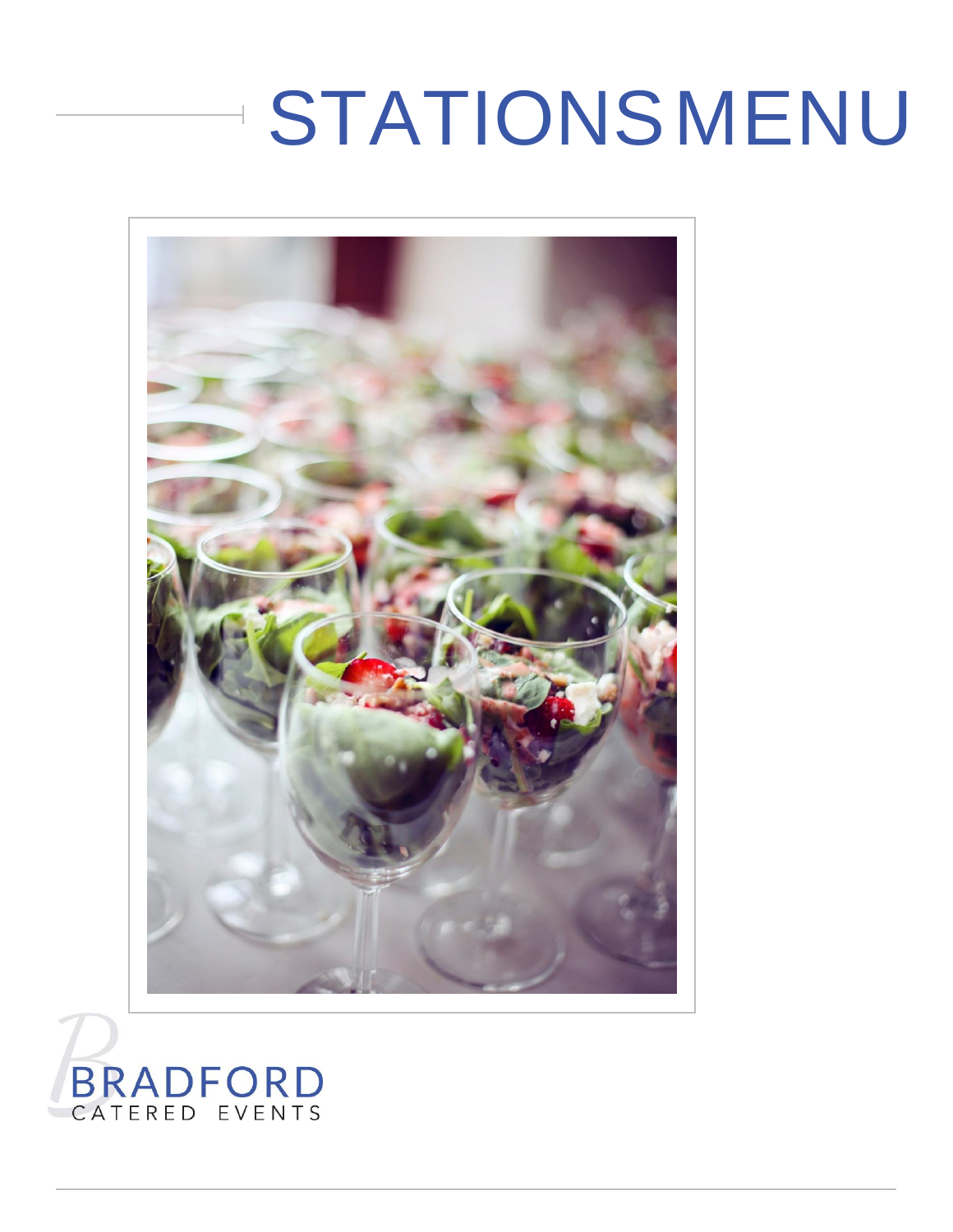## STATIONSMENU

| breakfast                     |                                                                                                                                                                                                                               |
|-------------------------------|-------------------------------------------------------------------------------------------------------------------------------------------------------------------------------------------------------------------------------|
| <b>OMELET STATION</b>         | Light and fluffy omelets are prepared to order by a uniformed chef. You choose<br>the 5 toppings available for guests to customize their own.                                                                                 |
| <b>BISCUIT STATION</b>        | Your choice of 2 types of freshly baked biscuits served with five toppings and<br>spreads that will take you back to Grandma's kitchen. Biscuit choices include<br>garlic cheese, pimento cheese, buttermilk, or sweet potato |
| <b>WAFFLE BAR</b>             | Belgian waffles prepared fresh in front of your guests by a uniformed chef.<br>Topping include syrup, butter, strawberries, whipped cream, and chocolate<br>chips. -                                                          |
| <b>YOGURT PARFAIT STATION</b> | Perfect for brunch or business meetings! Guests can combine vanilla yogurt with<br>their favorite combinations for a parfait. Choices of mix-ins include granola,<br>strawberries, and blueberries -                          |
| starters                      |                                                                                                                                                                                                                               |
| <b>SALAD STATION</b>          | Perfect for cocktail hour! choose up to three handcrafted salads to be displayed<br>and served in individual glasses.                                                                                                         |
| <b>ARTISAN CHEESE BOARD</b>   | Selection of imported and domestic cheeses artfully displayed with selected<br>artisan breads.                                                                                                                                |
|                               | Charcuterie Add on - Italian Meats -                                                                                                                                                                                          |
|                               | Antipasto Add On - Olives and Pickled Vegetables -                                                                                                                                                                            |
| <b>DIP STATION</b>            | Your choice of 3 dips and assorted dippers. Dip choices include - hummus,<br>bruschetta, TN caviar, spinach artichoke, dill ranch, buffalo chicken, bacon<br>swiss, curry, and cheesy bean dips.                              |